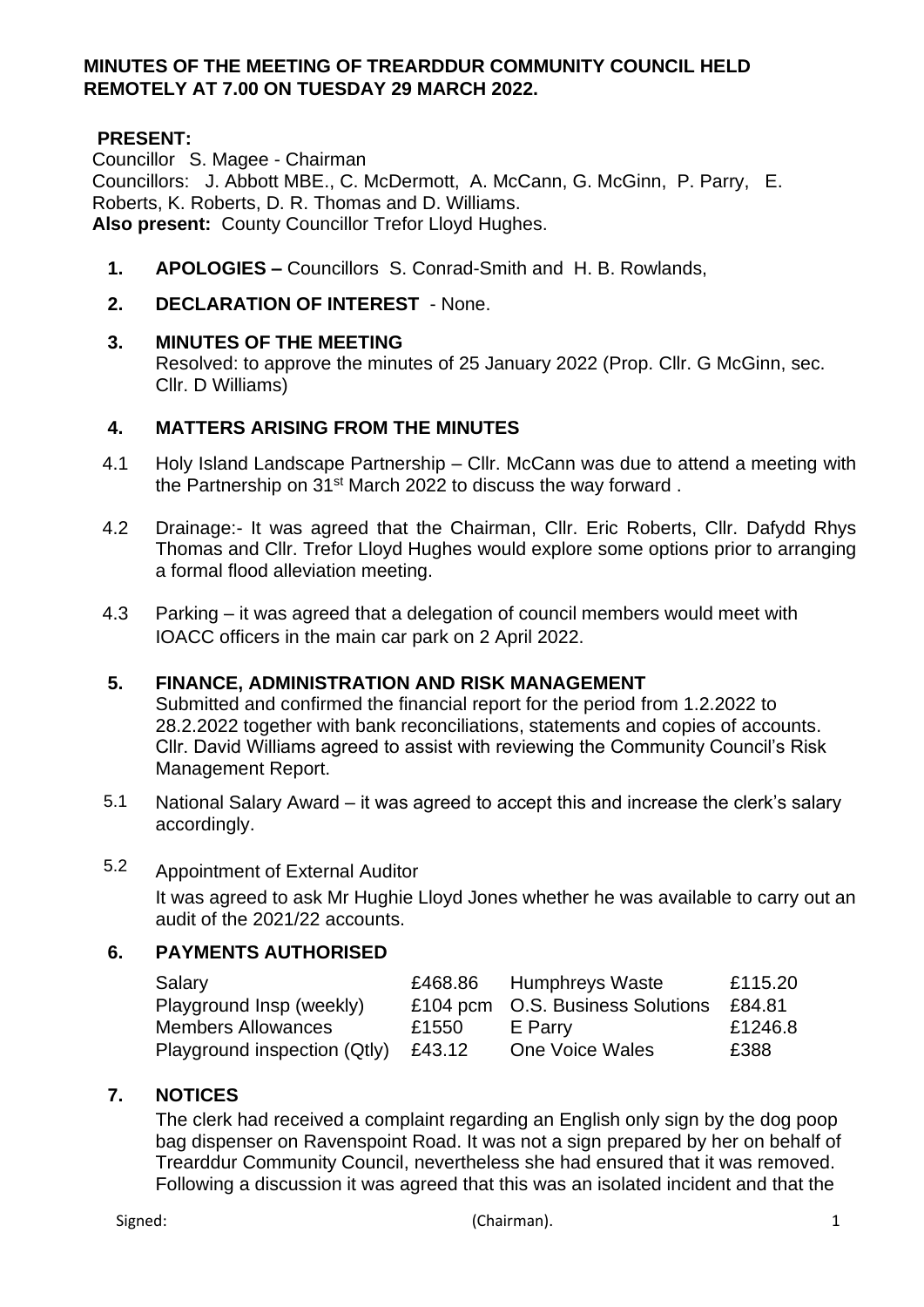## **MINUTES OF THE MEETING OF TREARDDUR COMMUNITY COUNCIL HELD REMOTELY AT 7.00 ON TUESDAY 29 MARCH 2022.**

sign had been put up in good faith. The Chair referred to the Council's Language Scheme, emphasized the importance of respecting and promoting the Welsh language and reminded Members of their obligations, the process of preparing signs etc.

- **8. PLAY AREA –** nothing further to report.
- **9. QUEENS JUBILEE –** there had been a poor response from the number of groups and clubs approached but Cllr. Anwen McCann was still adamant that the Community Council should mark the occasion and hold some sort of celebratory event. Following a lengthy debate the matter was put to a vote. The majority decision of the Community Council was not to celebrate the Queen's Jubilee.

### **10. CORRESPONDENCE** - submitted and noted.

- 10.1 One Voice Wales News Bulletin Pre - Election Period - restrictions on communications activity. Two new duties for Councils under the 20201 Local Government and Democracy (Wales) Act
- 10.2 Independent Remuneration Panel for Wales Annual Report Annual report 2022- 2023.
- 10.3 Correspondence IOACC the matters relating to the recreation ground was ongoing.

### **11. PLANNING MATTERS**

- 11.1 **HHP/2022/68 Long Mynd, Ravenspoint Road, Trearddur Bay**  Full application for alterations and extensions - No objections
- 11.2 **HHP/2022/57 Clog Y Berth, Refail Estate, Four Mile Bridge** Full application for alterations and extensions with Juliet balcony - No objections

### 11.3 **FPL/2022/63 Ocean's Edge, Lon Isallt, Bae Trearddur Bay**

Full application for the change of use of existing storage shed into a food and beverage sales kiosk for ice cream, waffles and soft drinks. – It was noted that there is no 'existing shed' on the site and it did not appear in earlier plans submitted. Members were concerned about the effect on existing traders and added congestion in the seating areas.

### 11.4 **HHP/2022/105 Rhos y Gadar, Lon Isallt, Bae Trearddur Bay**

Full application for the erection of a domestic greenhouse/garden room – this was considered to be overdevelopment in an AONB.

### **12 PLANNING DECISIONS**

- 12.1 FPL/2021/85 Ravens Wing, Ravenspoint Road, Trearddur Bay withdrawn.
- 12.2 FPL/2022/15 Porth y Castell, Trearddur Bay granted.
- 12.3 LBC/2022/2 Porth y Castell, Trearddur Bay granted.